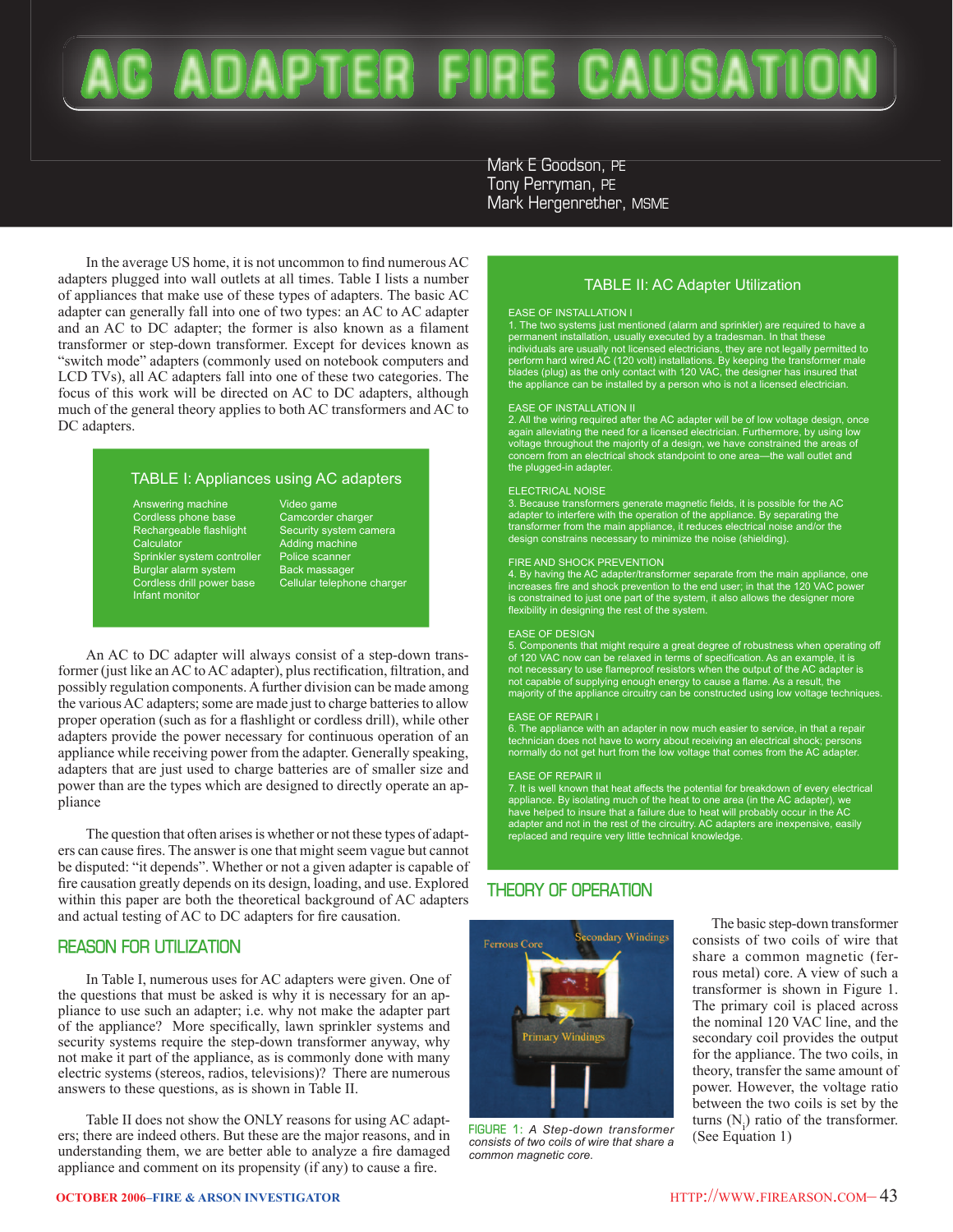$$
\frac{V_p}{V_s} = \frac{N_p}{N_s}
$$

 Moreover, the current ratio between the two coils of the transformer, primary and secondary, varies inversely with the turn ratio *(Equation 2).*

$$
\frac{I_p}{I_s} = \frac{N_s}{N_p}
$$

 As an example, consider a transformer with 1000 turns of wire on the primary and 100 on the secondary. The output voltage is then 12 volts if the input voltage is 120 volts. Similarly, if a 12 volt, 12 watt light bulb is attached to the output of the transformer, it will draw 1 ampere of current (per Ohms law). Thus, the secondary current is 1 ampere, while the primary current is 0.1 amperes. If this is an ideal transformer (one that does not heat up), the power calculated for the primary (120 volts x .1 amperes, or 12 watts) should equal the power calculated for the secondary (12 volts x 1 amperes, or 12 watts). For a more in depth treatment of transformers, the reader is referred to the Flanagan's text<sup>[1]</sup>.

 With regards to the construction of the transformer show in Figure 1, the two coils of wire (primary and secondary) are easily distinguished from one another. Since the primary of a step-down transformer will



**FIGURE 2:** *Cut-away section of a transformer showing the primary side having numerous wires of smaller diameter. The secondary has much fewer wires of a greater diameter.*



**FIGURE 3:** *Arrangement of the windings of a transformer with split bobbin construction.*

always have less current than the secondary, it will have the smaller gauge (diameter) of wire. Similarly, the secondary will have the larger diameter of wire (these observations are true for all step-down transformers). Figure 2 shows a cut-away section of a transformer recovered from a fire scene. The primary side has numerous wires of smaller diameter, while the secondary has much fewer wires that are each of a greater diameter. (Typically, the windings are much more orderly; the lack of evenness is due to fire damage.)

 Another feature of most transformers built today is that they are of split bobbin construction. On such a transformer, separate portions of a plastic bobbin separate the primary from the secondary coils. Figure 3 shows an arrangement of the windings of a transformer, with the primary separated from the secondary. Note that the plastic separating the two coils means that they are electrically isolated from each other by several layers of insulation (plastic bobbin and enamel insulation on the wiring). If one were to try and measure the DC resistance between the primary

and secondary coils, the resistance would be in the tens to hundreds of mega-ohms; no current can flow between the two sides. This electrical isolation between the two coils (primary and secondary) and the low voltage output is why the NEC allows Class II (Low Voltage) wiring to be used on the output of such a transformer or adapter; in that the output voltage has no ground reference (due to the isolation) and is of low voltage, it is extremely difficult for someone to be electrically shocked by one of these adapters.

 One basic premise of a transformer is that it cannot be used to carry DC. A transformer must always be operated on AC. In order to operate a DC appliance from the standard 120 VAC wall outlet, the AC adapter must not only step down the voltage, but then convert it to DC. This process consists of one, two, or sometimes even three separate stages; sequentially, these are rectification, filtration, and regulation. The rectifier stage consists of one or more diodes (or rectifiers) which always carry current in one direction only. The 60 Hertz sine wave which enters from the transformer exits the rectifier stage in a series of  $1/120$ second half waves. Thereafter, if a filter is present, the half sine wave takes on the appearance of a somewhat straight line (i.e. a constant voltage); any lack of smoothness in the voltage is referred to as ripple. And finally, the ripple is somewhat eliminated by the regulation stage. The schematics and voltage traces in Figure 4 show typical circuits and voltage waveforms for the three stages of AC to DC step-down and conversion.



FIGURE 4: The Three stages of AC to DC step-down and conversion: Rectification, *Filtration and Regulation. Typical schematic and voltage traces of circuits and voltage waveforms.*

# **THEORETICAL FAILURE AND FIRE CAUSATION**

 As with most electrical appliances, AC adapters can fail and cause fires. However, proper attention to both design and manufacture should eliminate most potential AC adapter fires. In terms of fire causation, the most common initiator seen by the writers is that of the shorted output. In this scenario, a short circuit occurs in the output wiring (the lead that runs from the adapter to the appliance). As noted earlier, output wiring from an AC adapter is low voltage wiring, and as such, is not as robust as wiring used to carry 120 VAC. In that this wiring is not as durable, it is much easier to damage such that a short circuit can occur.

 When a short circuit occurs on the output wiring of an AC adapter, the adapter will begin to overheat. This overheating will be substantially confined to the AC adapter chassis, and most particularly, the transformer. Because a transformer's windings are not subject to the normal wear and tear that is seen on the output power lead, the windings are insulated with a thin coating of lacquer. This lacquer is designed to handle higher temperatures than the standard thermoplastic used on output leads, with the trade-off being that the lacquer is much thinner than conventional thermoplastic insulation used on low voltage wiring.

 The insulation temperatures for wound magnetic wire are separated into several different classes (Table III)<sup>[2]</sup>. Common insulation for windings on an AC power adapter is rated at  $105^{\circ}$ C or Class A<sup>[3]</sup>. The fine gauge wires (and thus resultant  $I^2$  R losses) which are now powering a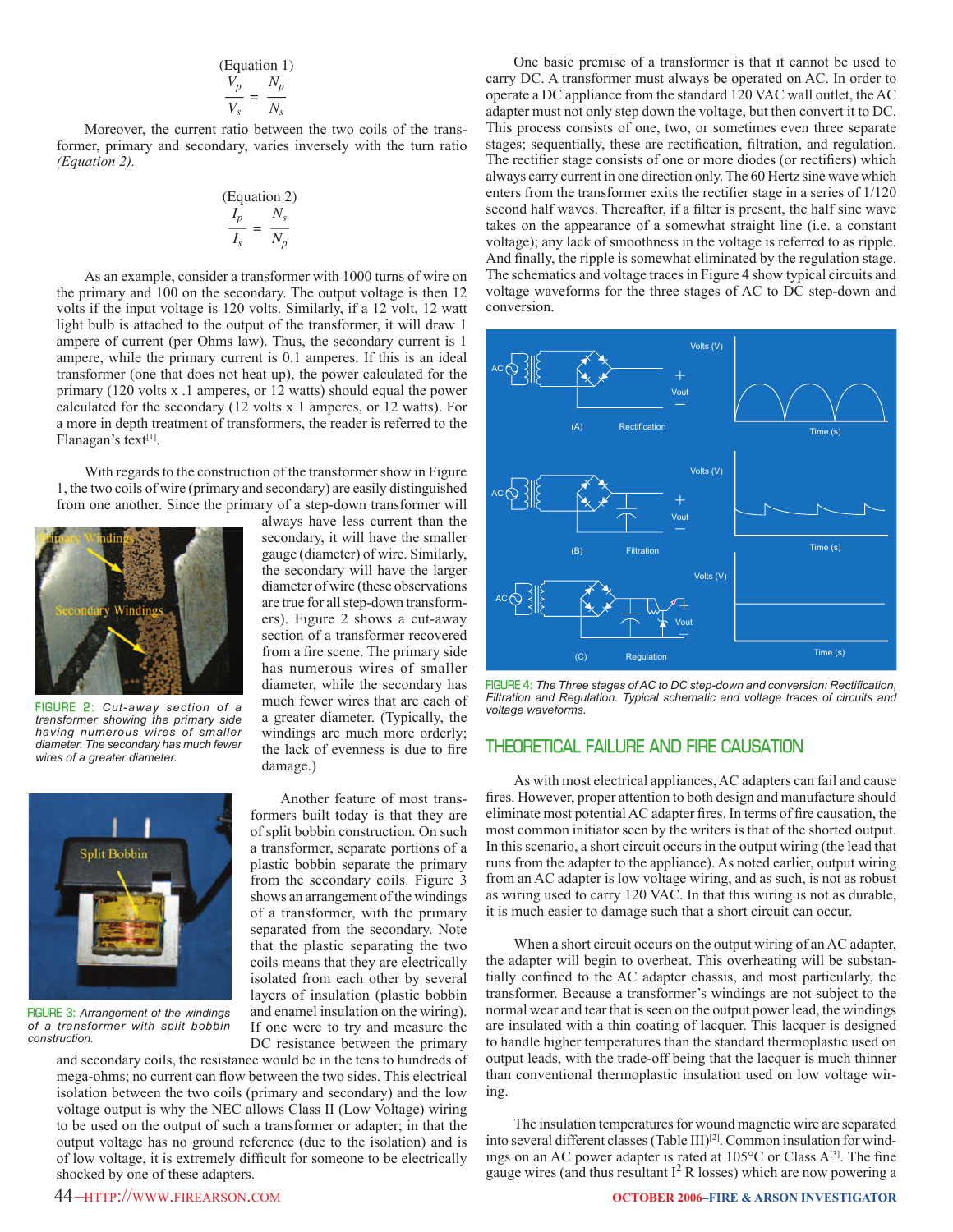| <b>TABLE III: Installation Classes</b> |                                                           |  |  |  |  |  |
|----------------------------------------|-----------------------------------------------------------|--|--|--|--|--|
| <b>CLASS</b>                           | TEMPERATURE (°C)                                          |  |  |  |  |  |
| O<br>A<br>Е<br>B<br>F<br>н<br>N<br>R   | 90<br>105<br>120 (IEC)<br>130<br>155<br>180<br>200<br>220 |  |  |  |  |  |
| S                                      | 240                                                       |  |  |  |  |  |

shorted output are the reasons for the overheating. As the wire overheats the wire and insulation are both heat stressed and the insulation starts to degrade. The expected life of the insulation at elevated temperatures follows as an Arrhenius relationship $[4]$ . More specifically, the average life hours (L) before failure is logarithmically dependant on the temperature (Equation 3, where A and B are insulation constants and T is the absolute temperature).

With a shorted output the temperature rises much higher than with

(Equation 3)  

$$
L = A \cdot e^{\frac{B}{T}}
$$

normal operating current. The Arrhenius relationship shows that the higher the temperature, the lesser the time (measured in hours) until there will be insulation failure caused by dielectric breakdown. (See Figure 5)

 Should the temperature continue to rise unchecked (as might occur if the output windings were shorted), there will be a point reached where integrity is immediately lost and shorting/breakdown occurs. While the Arrhenius rule predicts shorter lifetimes for more severe operating conditions, there is a finite upper limit—once the insulation has degraded to the point that shorting and faulting occur, the lifetime is zero hours.





So how could a fire occur? As the transformer heats up when its output is shorted, the heat causes the insulation on the wire to pyrolyze, emitting visible "smoke". This smoke, which is the pyrolyzed lacquer from the insulation, can often be ignited; all that is needed is a spark. To get a spark to occur, a sudden break in the transformer windings or an arc from one layer of windings to the next will suffice. When the output is shorted, the generated heat creates a thermal stress on both the wiring and insulation and the materials expand. Since they are two different materials, the rate at which they change dimensions will be different. Eventually, a point is reached were either the insulation fails or the wiring (copper windings) fails. When this happens one or two things can occur. If the wiring snaps, a small arc will occur; this arc can cause ignition of the combustible vapors, provided they are in the right concentration (LEL and UEL considerations). If the insulation fails, then arcing might occur on the windings at adjacent wires. Whether or not this arcing will occur depends on the distance, voltage difference between the wires, the level of pyrolysis, and the conductive nature of the gaseous products from the pyrolysis; all of these are factors that figure into Paschen's equation (For an in-depth discussion of this effect, the interested reader is referred to Naidu et al text $[5]$ ).

When the arc occurs, it is capable of igniting the insulation vapors, given the proper stoichiometry. However, at the same instant the arc occurs, the adapter dies, (i.e., current flow stops), which in turn stops the electrically induced heating. The initial flaming vapors then have

#### **TABLE IV: ADAPTER SAFETY DESIGN**

#### THERMAL FUSE

A thermal fuse sometimes referred to as a TCO can be included in the transformer. Sometimes these fuses are buried in the windings, where they are not visible. A common fuse rating is 105°C (221°F). This fuse will electrically open up before the insulation on the windings significantly degrades; when the fuse opens, current flow stops and the adapter must be thrown away. These TCOs are similar to those used on numerous appliances, such as coffee makers and curling irons.

#### OVERCURRENT FUSE

The overcurrent fuse can react to both overload and short circuit conditions. When it trips, as with a TCO, the adapter is no longer serviceable. One virtue of this fuse is that it is encased such that when it trips, the resultant arc cannot ignite nearby combustible fumes. Design strategies vary, such that some designers place fuses in series with the primary windings, while some situate fuses in the secondary circuit.

#### FUSIBLE LINK

The fusible link is a form of an overcurrent fuse; however, it is not usually enclosed in a housing. In some designs, it consists of a small length of copper wire that is usually smaller than the wire size for the transformer winding. In other designs, a piece of lower temperature (eutectic) wires is used. As an example, one video game analyzed by the authors uses an AC adapter that has a length of #39 AWG wire present, in series with the primary windings. If a short circuit occurs on the output of adapter, the fusible link works like a fuse and opens up. The disadvantage of this scheme is that the fusible link is not hermetic (sealed from

the atmosphere). However, when properly designed and sized, the fusible link will open before there are significant pyrolysis products from the overheating of the insulation on the windings.

#### RECTIFICATION/REGULATION

Some transformer protection is divided by rectification / voltage regulation portion of an AC adapter. It should be noted that a designer does not include a rectifier or voltage regulator simply because it will help to protect the transformer against short circuits; rather, the voltage and current requirements of the appliance being served dictate the design. Nevertheless, these components do limit the fault current somewhat. As an example, the fault current through one transformer was 6 amperes for a short, but dropped 4.6 amperes when a single wave rectifier circuit was in place.

#### IMPEDANCE PROTECTION

The impedance protection of a transformer is a concept that is difficult to explain to those who are not electrical engineers. Basically, a transformer will have both resistance and inductance, and both of these will limit the amount of fault current in a short circuit. Resistance is the limitation of current flow brought on by the resistance of the copper wire. Inductance (or inductive reactance) is an opposition to current flow brought about by the fact that the transformer is a magnetic circuit; the inductance also refers to the ability of the circuit to store energy. In these types of circuits, the common form of Ohms Law  $(V = IR)$  does not apply. Rather, the formula  $V = IZ$  applies, where these quantities are vectorial in nature.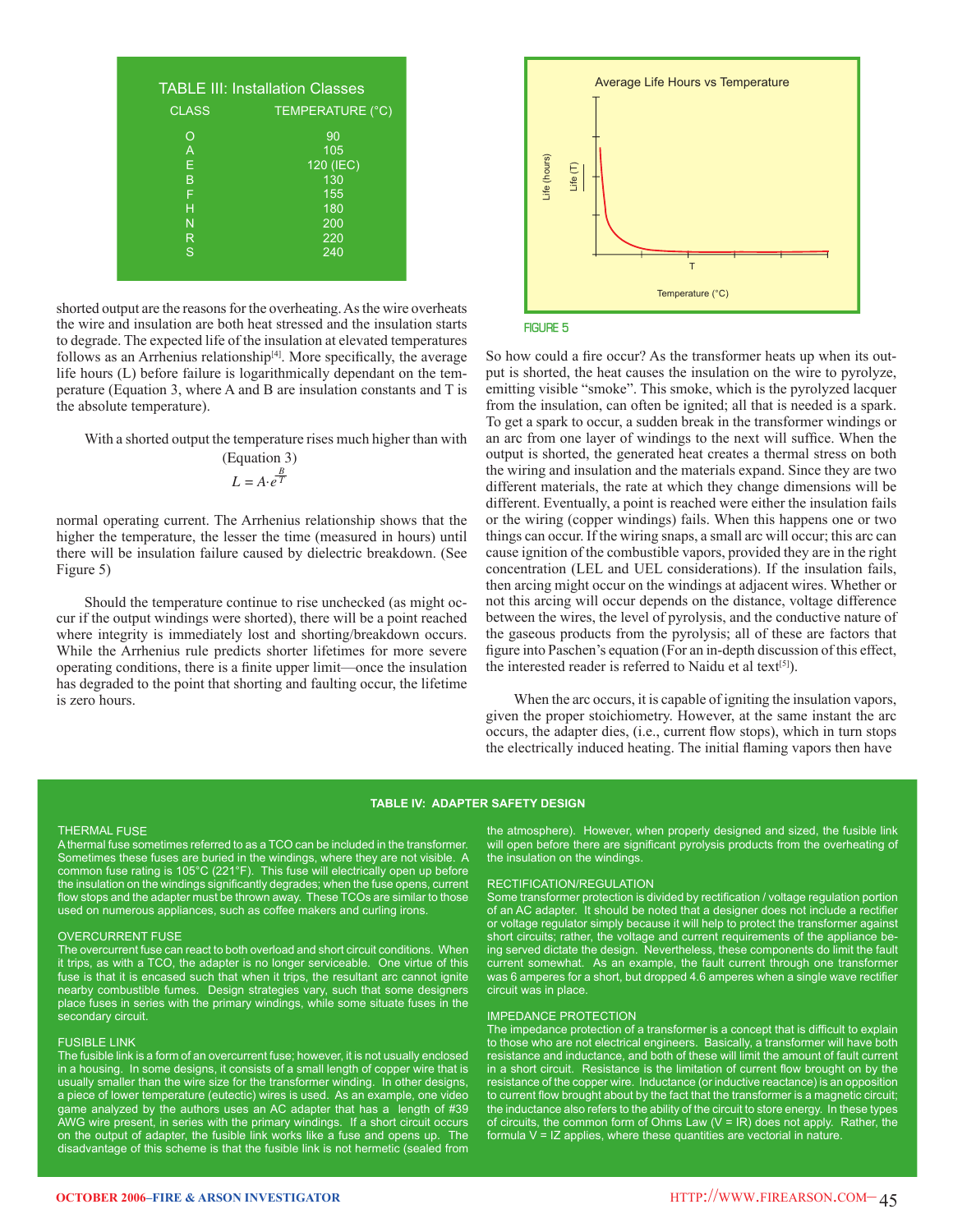to produce enough heat from combustion to sufficiently cause more out gassing and pyrolysis of the windings. As we will show in this paper, this is a formidable task—one making AC to DC adapter fires virtually impossible to occur. The initial flame, even if it does occur, has insufficient energy available to maintain the continuing pyrolysis of the insulation.

A second theoretical way that a fire could occur is for the overheating transformer to cause the plastic housing to pyrolyze and then ignite. The difficulty with this theory is that the transformer must continually operate at close to  $600^{\circ}$ F in order to sufficiently transfer heat to bring about the pyrolysis of what is usually UL 94 HB plastic on the housing. The transformer core (windings) cannot sustain 600°F operations, and will fail before sufficient heat can be transferred to the housing to cause a fire.

# **PROPER ADAPTER DESIGN**

The process of creating a fire from an AC adapter appears simple; one has to wonder how an adapter can be designed so as to prevent a fire. There are numerous design tricks, not always apparent, that help prevent AC adapter fires. Many of these design techniques are described in Table IV. One has to understand these design techniques before analyzing an AC adapter circuit to see if it could have caused a fire.

What the fire investigator needs to remember here is that a transformer can be designed with a large number of turns of wire, such that it has high reactance; this reactance will limit the fault or short circuit current to a level that should not cause the transformer to overheat. As an example, UL 1585 does not require that an impedance protected transformer have a thermal protector or fuse in its circuitry[6]. *(See Table IV)*

# **TESTING AND RESULTS**

The main thrust of this paper is to determine whether or not fires can be caused by AC to DC adapters. To that end, a number of AC to DC adapters were obtained and tested. Testing made use of short circuits created on the output leads (power leads) to the device. Table V lists a number of different AC to DC adapters that were tested. Prior to testing, each adapter was examined via fluoroscope to determine the type of circuit present (transformer with rectifier and filter circuit, transformer with rectifier/filter and voltage regulator). The fluoroscope also allowed determination of how the transformer was oriented, and the location of protective devices.

| <b>TABLE V: Tested Transformer Specs</b> |                        |               |                   |                      |                                                   |  |  |  |
|------------------------------------------|------------------------|---------------|-------------------|----------------------|---------------------------------------------------|--|--|--|
| #                                        | <b>Device</b>          | Voltage       |                   |                      | <b>Current Protection Scheme Internal Circuit</b> |  |  |  |
| 1                                        | Phone                  | 6 VDC         | $300 \text{ mA}$  | TCO.                 | <b>Full Bridge/Filter</b>                         |  |  |  |
| $\overline{2}$                           | Phone                  | 9 VDC         | $200 \text{ mA}$  | <b>Current Limit</b> | <b>Full Bridge/Filter</b>                         |  |  |  |
| 3                                        | Phone                  | 9 VDC         | $200 \text{ mA}$  | <b>Current Limit</b> | <b>Half Bridge/Filter</b>                         |  |  |  |
| $\overline{4}$                           | Phone                  | <b>12 VDC</b> | $300 \text{ mA}$  | <b>Current Limit</b> | Half Bridge/Filter                                |  |  |  |
| 5                                        | <b>Battery Charger</b> | 9 VDC         | $100 \text{ mA}$  | <b>TCO</b>           | <b>Full Bridge/Filter</b>                         |  |  |  |
| 6                                        | <b>Battery Charger</b> | 3 VDC         | 240 mA            | <b>Current Limit</b> | <b>Half Bridge/Filter</b>                         |  |  |  |
| 7                                        | <b>Battery Charger</b> | 6 VDC         | $500 \text{ mA}$  | <b>Current Limit</b> | <b>Half Bridge/Filter</b>                         |  |  |  |
| 8                                        | <b>General Use</b>     | <b>12 VDC</b> | $150 \text{ mA}$  | <b>Current Limit</b> | <b>Full Bridge/Filter</b>                         |  |  |  |
| $\mathbf{q}$                             | <b>Fountain Pump</b>   | <b>27 VDC</b> | 800 mA            | TCO.                 | <b>Full Bridge/Filter</b>                         |  |  |  |
| 10                                       | <b>Toy Batt Chgr</b>   | 6 VDC         | $1000 \text{ mA}$ | TCO.                 | <b>Half Bridge/Filter</b>                         |  |  |  |
| 11                                       | Phone                  | 9 VDC         | 450 mA            | <b>Current Limit</b> | <b>Full Bridge/Filter</b>                         |  |  |  |
| 12                                       | Multi-Purpose          | 3 VDC         | $200 \text{ mA}$  | <b>Current Limit</b> | <b>Half Bridge/Filter/Reg</b>                     |  |  |  |

Normal input voltage for the adapters is 120 VAC; for the purpose of accelerating the testing and increasing the likelihood of a failure, testing was conducted at an input voltage of 210 VAC. This voltage was applied and the adapters were subjected to direct shorts. During the test, the current and temperature were monitored. The temperature rise on the windings was measured and computed using an average

change in resistance technique<sup>[7]</sup>. The technique was derived from the relationship expressed by Equation 4, where *R* is in ohms and *t* is in degrees Celsius (°C).

| (Equation 4) |               |  |  |  |  |
|--------------|---------------|--|--|--|--|
| $R_2$<br>-   | $t_2 + 234.1$ |  |  |  |  |
| $R_{1}$      | $t_1 + 234.1$ |  |  |  |  |

 Each test was run until the adapter failed or an open circuit was detected. For all cases the maximum current was observed during the start up of the test. The current was seen to drop over time; indicating an increase in the resistance of the windings. The time to failure varied from adapter to adapter. For all the tests, the variation in time could be broken down into four categories—less than 2 minutes, 10-15 minutes, 20-30 minutes, and greater than 1 hour. None of the adapters were observed to start a fire. Smoke was noted briefly coming from transformer 9 but only lasted several seconds. The highest average temperature on the transformer's primary windings were recorded in excess of 250°C (482°F). In many of the tests, the outside plastic casing was considerably warm to the touch, but for no test did it fail or severely melt.

 After cooling, the transformers were inspected to determine the cause of failure. In all cases, the secondary windings were still intact. The insulating tape and packing surrounding the transformer windings

was still intact on both primary and secondary windings. The point of failure had occurred by a fault to the primary windings. The failure occurred either by one of two ways—either the thin gauge wire connecting the windings to male lead in blades had fused and opened (*Figure 6*) or the TCO had fused and opened up protecting the windings from damage. Table VI list the transformers tested and the respective, temperature, current, failure mode.



**FIGURE 6:** *The point of failure of the transformer was caused by a fault to the primary windings.*

| <b>TABLE VI: Transformer Test Results</b> |                                                                                        |                               |                  |                     |                      |  |  |  |
|-------------------------------------------|----------------------------------------------------------------------------------------|-------------------------------|------------------|---------------------|----------------------|--|--|--|
| #                                         | <b>Device</b>                                                                          | <b>Failure</b><br><b>Time</b> | <b>Max Temp*</b> | <b>Max Current*</b> | <b>Failure Mode</b>  |  |  |  |
| 1                                         | Phone                                                                                  | $15 \text{ min}$              | $220^{\circ}$ C  | 1.98 A              | Open TCO             |  |  |  |
| $\overline{2}$                            | Phone                                                                                  | $30 \text{ min}$              | $226^{\circ}$ C  | 0.82A               | <b>Fused Primary</b> |  |  |  |
| 3                                         | Phone                                                                                  | $15 \text{ min}$              | $254^{\circ}$ C  | 2.34A               | <b>Fused Primary</b> |  |  |  |
| $\overline{4}$                            | Phone                                                                                  | $10 \text{ min}$              | $261^{\circ}$ C  | 2.34A               | <b>Fused Primary</b> |  |  |  |
| 5                                         | <b>Battery Charger</b>                                                                 | 2 <sub>hr</sub> 18 min        | $154^{\circ}$ C  | 0.709A              | Open TCO             |  |  |  |
| 6                                         | <b>Battery Charger</b>                                                                 | $33 \text{ min}$              | $247^{\circ}$ C  | 1.26A               | <b>Fused Primary</b> |  |  |  |
| 7                                         | <b>Battery Charger</b>                                                                 | $10 \text{ min}$              | $224^{\circ}$ C  | 4.92 A              | <b>Fused Primary</b> |  |  |  |
| 8                                         | <b>General Use</b>                                                                     | 24 min                        | $254^{\circ}$ C  | 1.35A               | <b>Fused Primary</b> |  |  |  |
| 9                                         | <b>Fountain Pump</b>                                                                   | 30 <sub>sec</sub>             | $198^{\circ}$ C  | 13.8 A              | Open TCO             |  |  |  |
| 10                                        | <b>Toy Batt Charger</b>                                                                | $1$ min                       | $189^\circ C$    | 11.66 A             | Open TCO             |  |  |  |
| 11                                        | Phone                                                                                  | $2 \text{ min}$               | $148^{\circ}$ C  | 5.47 A              | <b>Fused Primary</b> |  |  |  |
| 12                                        | Multi-Purpose                                                                          | 2 hr 22 min                   | $218^{\circ}$ C  | 2.34A               | <b>Fused Primary</b> |  |  |  |
|                                           | *NOTE: Max temperature measured on primary windings, max current on secondary windings |                               |                  |                     |                      |  |  |  |

Further testing was conducted on the transformers where the TCO protecting the circuit had opened. The TCO was by-passed using a jumper clip and 210 VAC was applied to the transformer. Using infrared techniques to view the temperature gradient between the windings, it was apparent that the heat was more intense on the primary windings (see *Figure 7*). In all cases the transformer failed but no fire was observed. It was evident after investigating these failures what had occurred. The dielectric insulation appeared to have failed exposing adjacent windings and consequently causing arcing as discussed previously. The breakdown was evident by the appearance of an effervescent brown lacquer on the surface (see *Figure 8*). The adapters lost power almost instantaneously to the failure. There were no signs of charring or ignition to the plastic housing.

## **DISCUSSION**

The testing done by the authors show that it is extremely difficult to start a fire from an AC adapter. In every instance, the adapter shut down electrically before a fire was started. The NEC states that Class II appliances and wiring do not normally cause fires, essentially because of the low voltages involved. We are in general agreement with that observation. The one major disagreement with the NEC would result